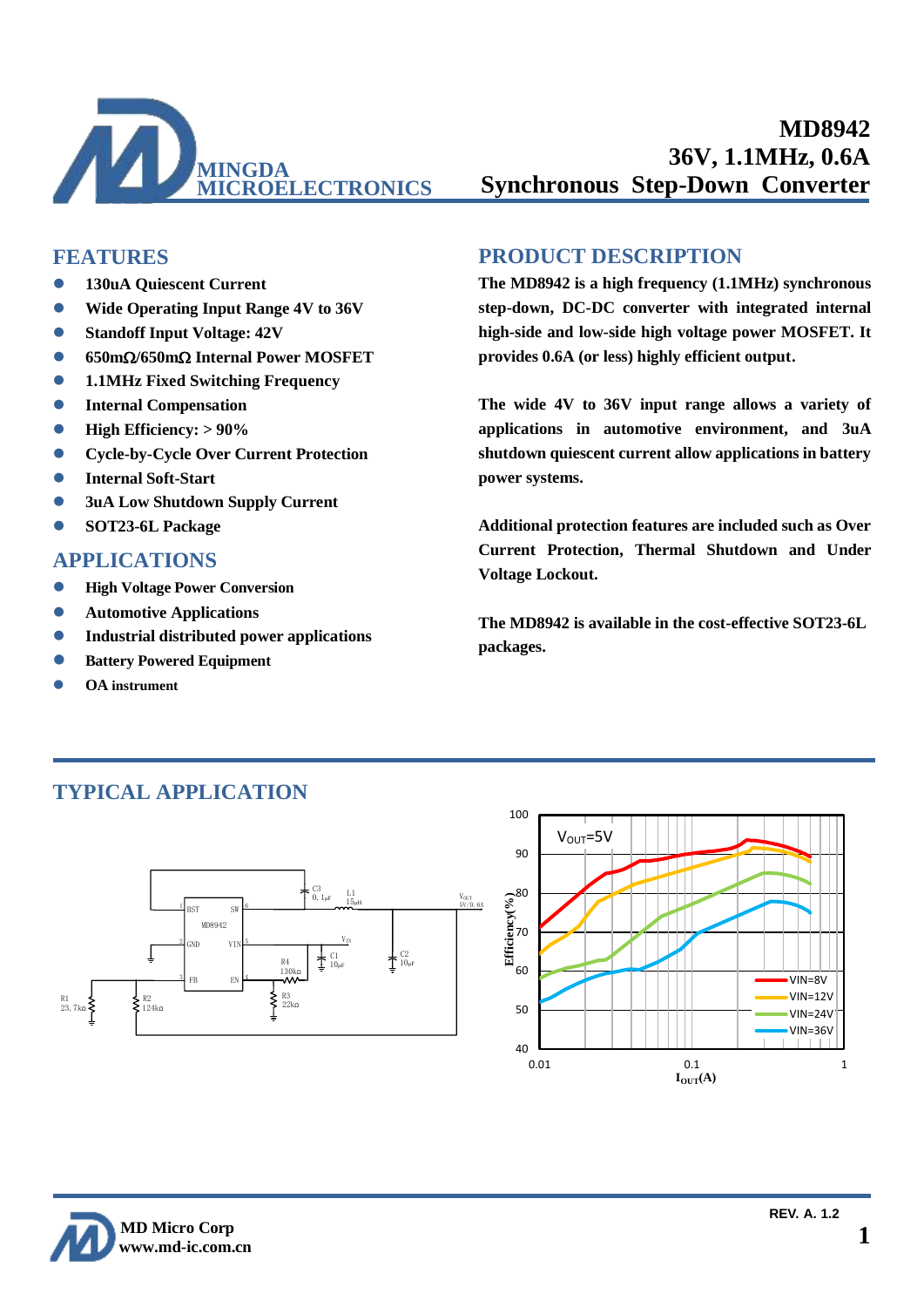# **36V, 1.1MHz, 0.6A MD8942 Synchronous Step-Down Converter**

## **ORDER INFORMATION**

| <b>MODEL</b>  | <b>ORDER NUMBER</b> | <b>PACKAGE</b><br><b>DESCRIPTION</b> | <b>PACKAGE OPTION</b> | <b>MARKING</b><br><b>INFORMATION</b> |
|---------------|---------------------|--------------------------------------|-----------------------|--------------------------------------|
| <b>MD8942</b> | $- -$               |                                      | Tape and Reel, 3000   | $\sim$                               |

## **PACKAGE REFERENCE**



## **ABSOLUTE MAXIMUM RATINGS**

| Package Thermal Resistance $\omega$ T <sub>A</sub> = +25 <sup>°</sup> C |  |
|-------------------------------------------------------------------------|--|
|                                                                         |  |
|                                                                         |  |

#### NOTE:

- 1) Stresses beyond those listed "Absolute Maximum Ratings" may cause permanent damage to the device.
- 2) These are stress ratings only, and functional operation of the device at these or any other conditions beyond those indicated in the operational sections of the specifications is not implied.
- 3) Exposure to absolute maximum rating conditions for extended periods may affect device reliability.

## **ESD, Electrostatic Discharge Protection**

| Symbol     | Parameter               | Condition | <b>Minimum Level</b> | Unit |
|------------|-------------------------|-----------|----------------------|------|
| <b>HBM</b> | Body Model ESD<br>Human |           |                      | 11   |

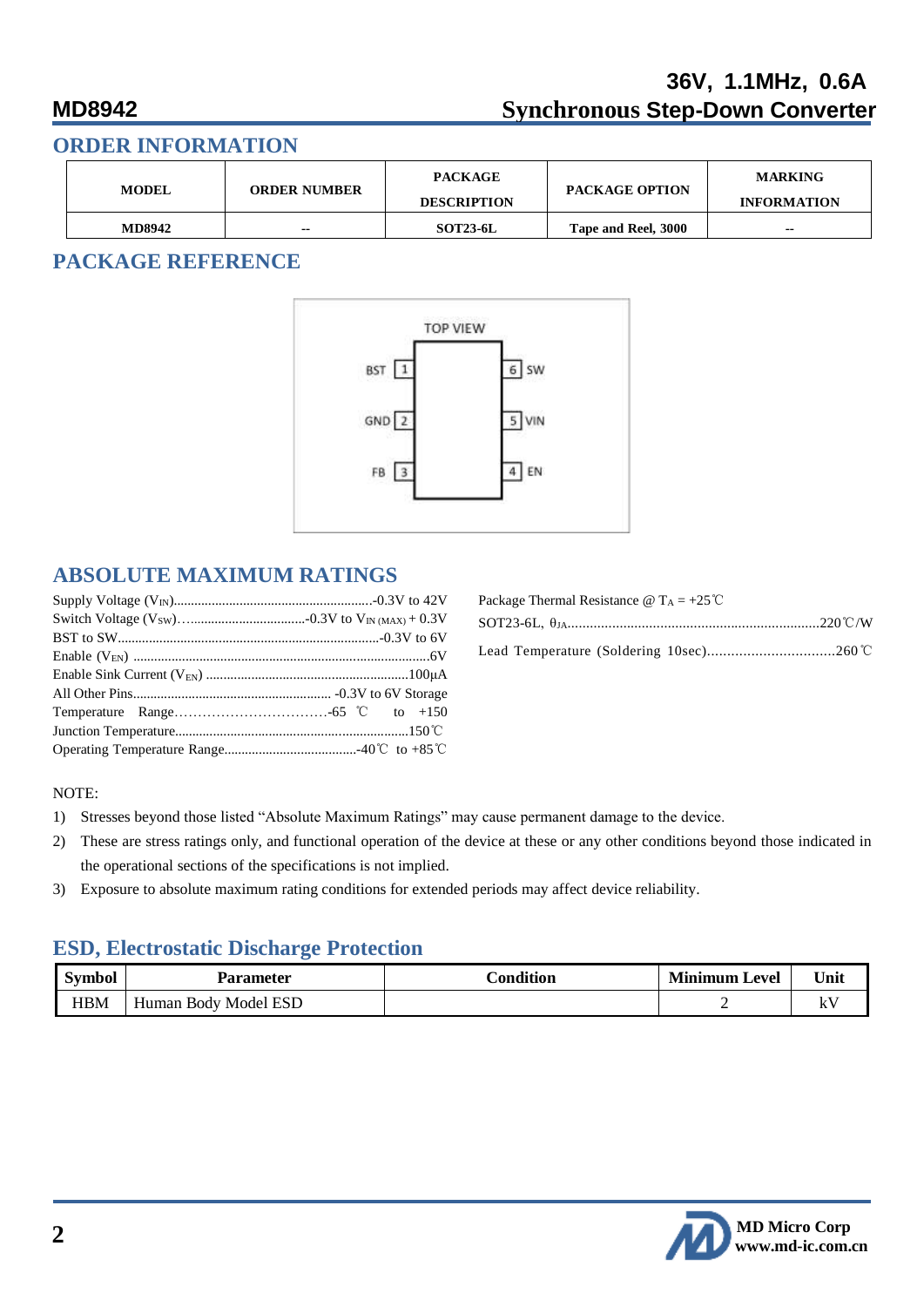# **ELECTRICAL CHARACTERISTICS**

T<sub>A</sub>=25°C,  $V_{IN}$  = 12V,  $V_{EN}$  = 2V, unless otherwise noted.

| <b>PARAMETER</b>                                 | <b>SYMBOL</b>  | <b>CONDITIONS</b>                          | <b>MIN</b>     | <b>TYP</b>   | <b>MAX</b> | <b>UNITS</b>    |
|--------------------------------------------------|----------------|--------------------------------------------|----------------|--------------|------------|-----------------|
| <b>Input Standoff Voltage</b>                    | $V_{IN_S}$     | $V_{EN} = 0V$                              | 42             |              |            | V               |
| <b>Input Voltage Range</b>                       | $V_{INR}$      |                                            | $\overline{4}$ |              | 36         | V               |
| VIN UVLO Up Threshold                            | VUVLO U        |                                            | 3.2            | 3.6          | 3.9        | V               |
| VIN UVLO Hysteresis                              | VUVLO_HYS      |                                            |                | 0.3          |            | V               |
| Feedback Voltage                                 | $V_{FB}$       | $4.8$ V < V <sub>IN</sub> < 36V, Iout=10mA | 0.778          | 0.794        | 0.810      | V               |
| High-Side Switch On Resistance                   | $R_{ON_HSS}$   | $V_{BST}$ - $V_{SW}=5V$                    |                | 650          |            | mOhms           |
| Low-Side Switch On Resistance                    | $R_{ON\_LS}$   |                                            |                | 650          |            | mOhms           |
| High-Side Switch Leakage                         | Isw_HS_LKG     | $V_{EN} = 0V$ , $V_{SW} = 0V$              |                | 0.1          |            | $\mu A$         |
| Low-Side Switch Leakage                          | ISW LS LKG     | $V_{EN} = 0V$ , $V_{SW} = V_{IN}$          |                | 0.2          |            | $\mu A$         |
| Peak Inductor Current Limit                      | IHS Limit      |                                            |                | 1.2          |            | $\mathbf{A}$    |
| <b>COMP</b> to Current Sense<br>Transconductance | $G_{CS}$       |                                            |                | 2.7          |            | A/V             |
| Soft-start time                                  | <b>Tss</b>     | $V_{FB}$ from 0 to 0.8V                    |                | 0.5          |            | msec            |
| <b>Oscillator Frequency</b>                      | $f_{SW}$       |                                            | 880            | 1100         | 1320       | kHz             |
| <b>Foldback Frequency</b>                        | fsw F          |                                            |                | 80           |            | kHz             |
| Minimum Switch On Time                           | $\tau_{ON}$    |                                            |                | 100          |            | ns              |
| Shutdown Supply Current                          | <b>I</b> SHDN  | $V_{EN} = 0V$                              |                | 3            |            | $\mu A$         |
| Average Quiescent Supply Current                 | I <sub>0</sub> | No load, $V_{FB} = 0.9V$                   |                | 130          |            | $\mu A$         |
| <b>Thermal Shutdown</b>                          | $T_{SD}$       |                                            |                | 155          |            | $^{\circ}$ C    |
| Thermal Shutdown Hysteresis                      | $T_{SD\_HYS}$  |                                            |                | 20           |            | $\rm ^{\circ}C$ |
| Enable up Threshold                              | $V_{EN\_U}$    |                                            |                | $\mathbf{1}$ |            | $\mathbf{V}$    |
| Enable Threshold Hysteresis                      | $V_{EN_HYS}$   |                                            |                | 0.16         |            | V               |
| <b>Enable Clamping Voltage</b>                   |                |                                            |                | 5            |            | V               |

# **PIN FUNCTIONS**

| $P\in H$     | Name       | Description                                                                                            |  |  |
|--------------|------------|--------------------------------------------------------------------------------------------------------|--|--|
|              | <b>BST</b> | SW FET Gate Bias voltage. Connect Cboot cap between BST and SW                                         |  |  |
| <b>GND</b>   |            | Ground Connection. It should be connected as close as possible to the output capacitor avoiding the    |  |  |
|              |            | high current switch paths                                                                              |  |  |
| 3            | FB         | Feedback Pin: Set feedback voltage divider ratio with $V_{\text{OUT}} = V_{FB} (1+(R2/R1))$            |  |  |
| 4            | EN         | Enable input. Pulling this pin below the specified threshold shuts the chip down. Pulling it above the |  |  |
|              |            | specified threshold enables the chip. Floating this pin shuts the chip down                            |  |  |
|              | <b>VIN</b> | Input Supply.                                                                                          |  |  |
| <sub>b</sub> | <b>SW</b>  | Switch node. This is the output from the high-side switch and low-side switch.                         |  |  |

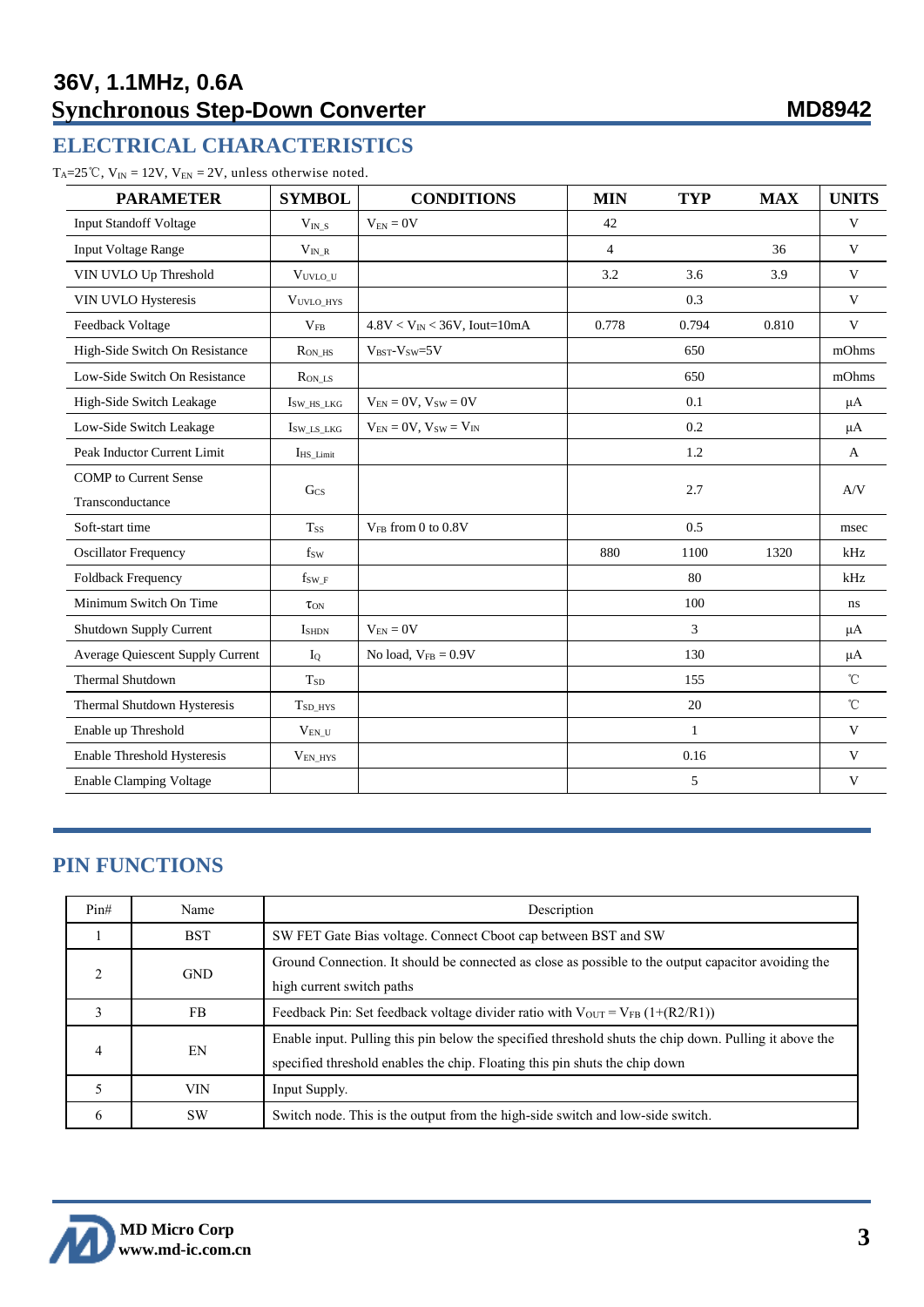# **36V, 1.1MHz, 0.6A MD8942 Synchronous Step-Down Converter**

# **TYPICAL PERFORMANCE CHARACTERISTICS**

 $V_{IN} = 12V$ ,  $V_{OUT} = 5V$ ,  $C1 = 10uF$ ,  $C2 = 10uF$ ,  $L1 = 15uH$  and  $T_A = 25^{\circ}C$ , unless otherwise noted.



Figure 5. V<sub>FB</sub> vs. Junction Temperature Figure 6. Oscillator Frequency vs. Junction Temperature

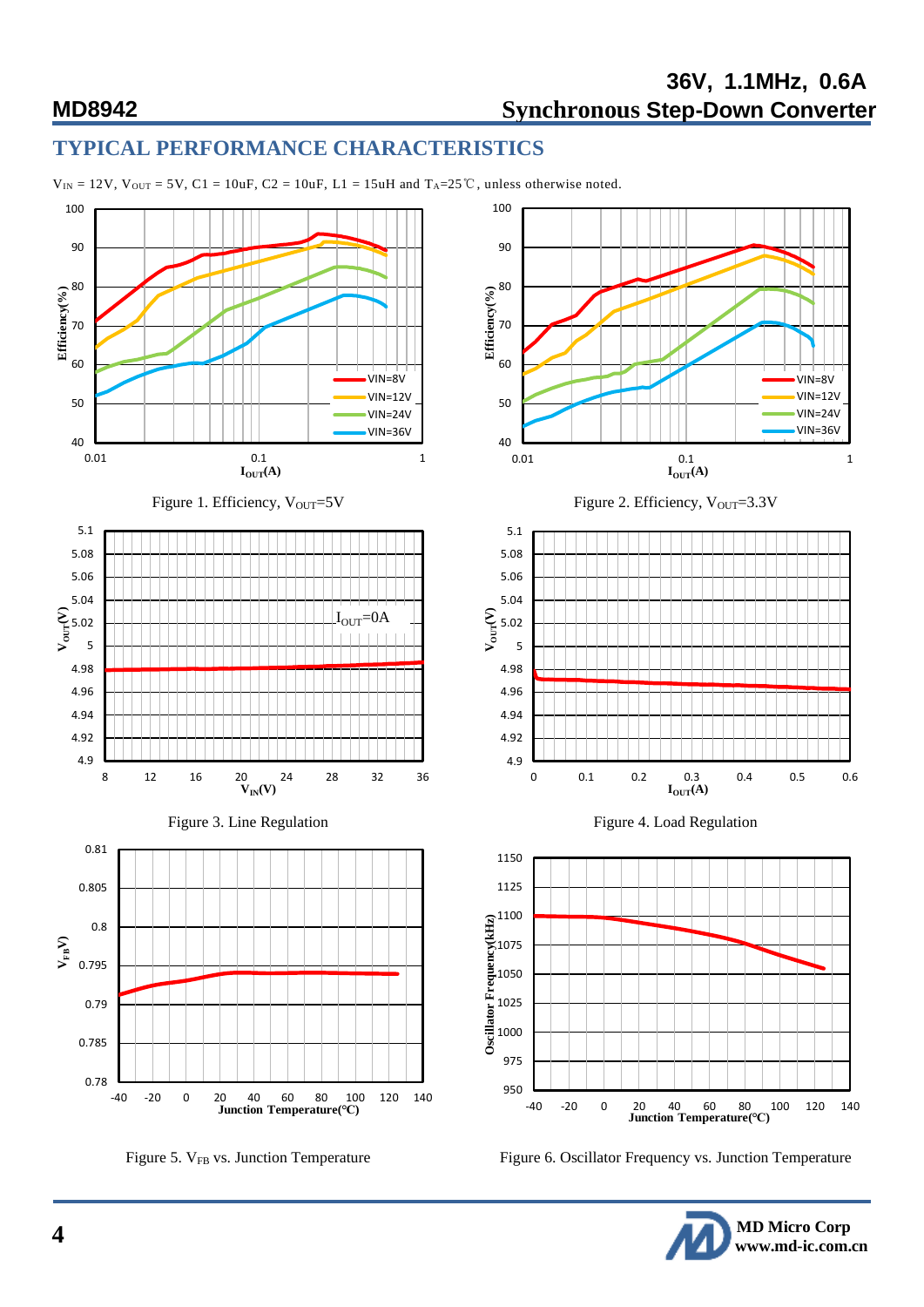## **TYPICAL PERFORMANCE CHARACTERISTICS**









Figure 7. Steady State, I<sub>OUT</sub>=0.1A Figure 8. Steady State, I<sub>OUT</sub>=0.6A



Figure 9. Line Transient V<sub>IN</sub>=12V to 13V,  $I_{OUT}=0.1A$  Figure 10. Line Transient V =12V to 13V,  $I_{OUT}=0.6A$ 



Figure 11. Load Transient, I<sub>OUT</sub>=0.1A to 0.6A Figure 12. Load Transient, I<sub>OUT</sub>=0.01A to 0.6A

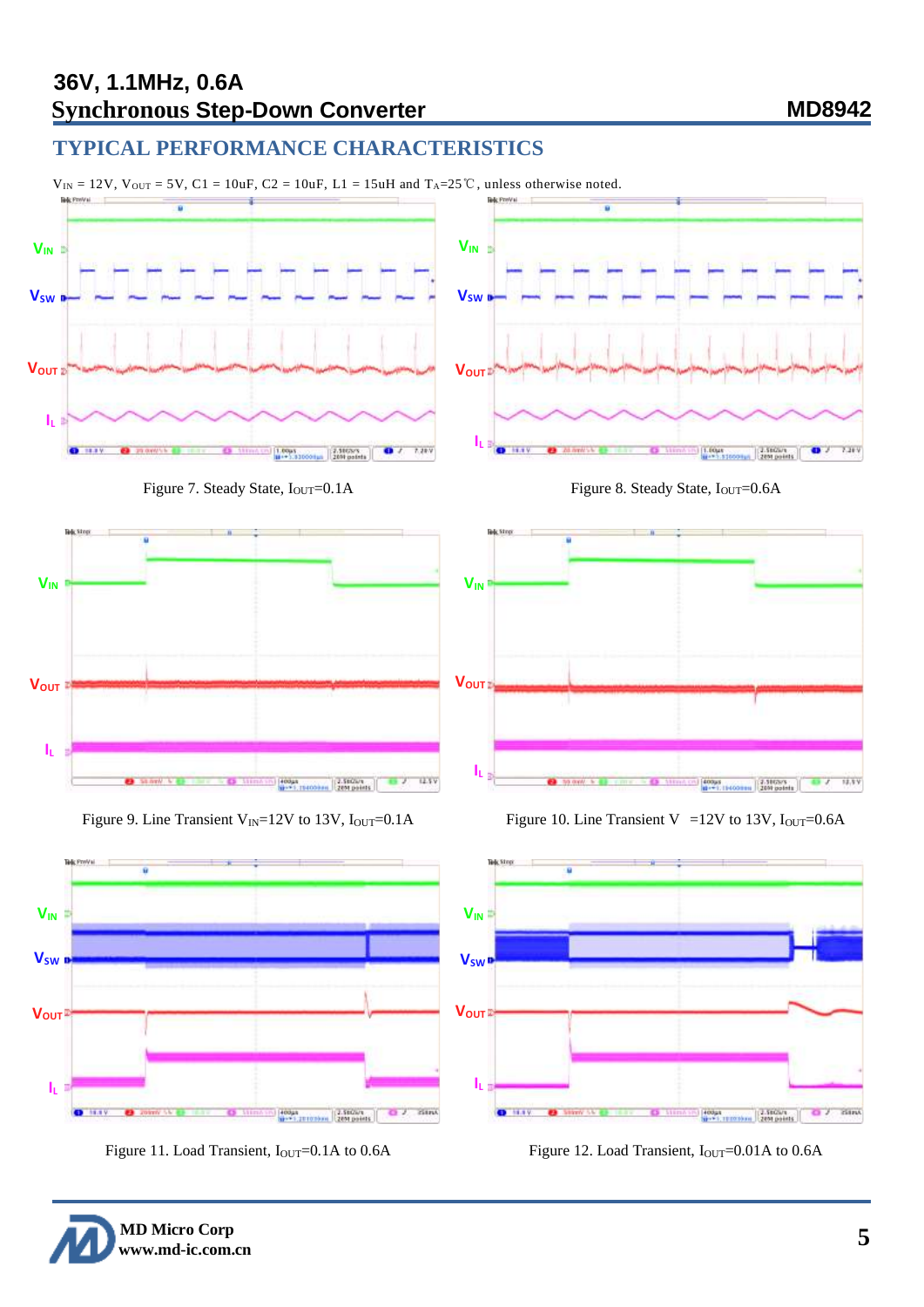# **36V, 1.1MHz, 0.6A MD8942 Synchronous Step-Down Converter**

# **TYPICAL PERFORMANCE CHARACTERISTICS**









Figure 13. Startup Through EN, I<sub>OUT</sub>=0.01A Figure 14. Shutdown Through EN, I<sub>OUT</sub>=0.01A



Figure 15. Startup Through EN, I<sub>OUT</sub>=0.6A Figure 16. Shutdown Through EN, I<sub>OUT</sub>=0.6A





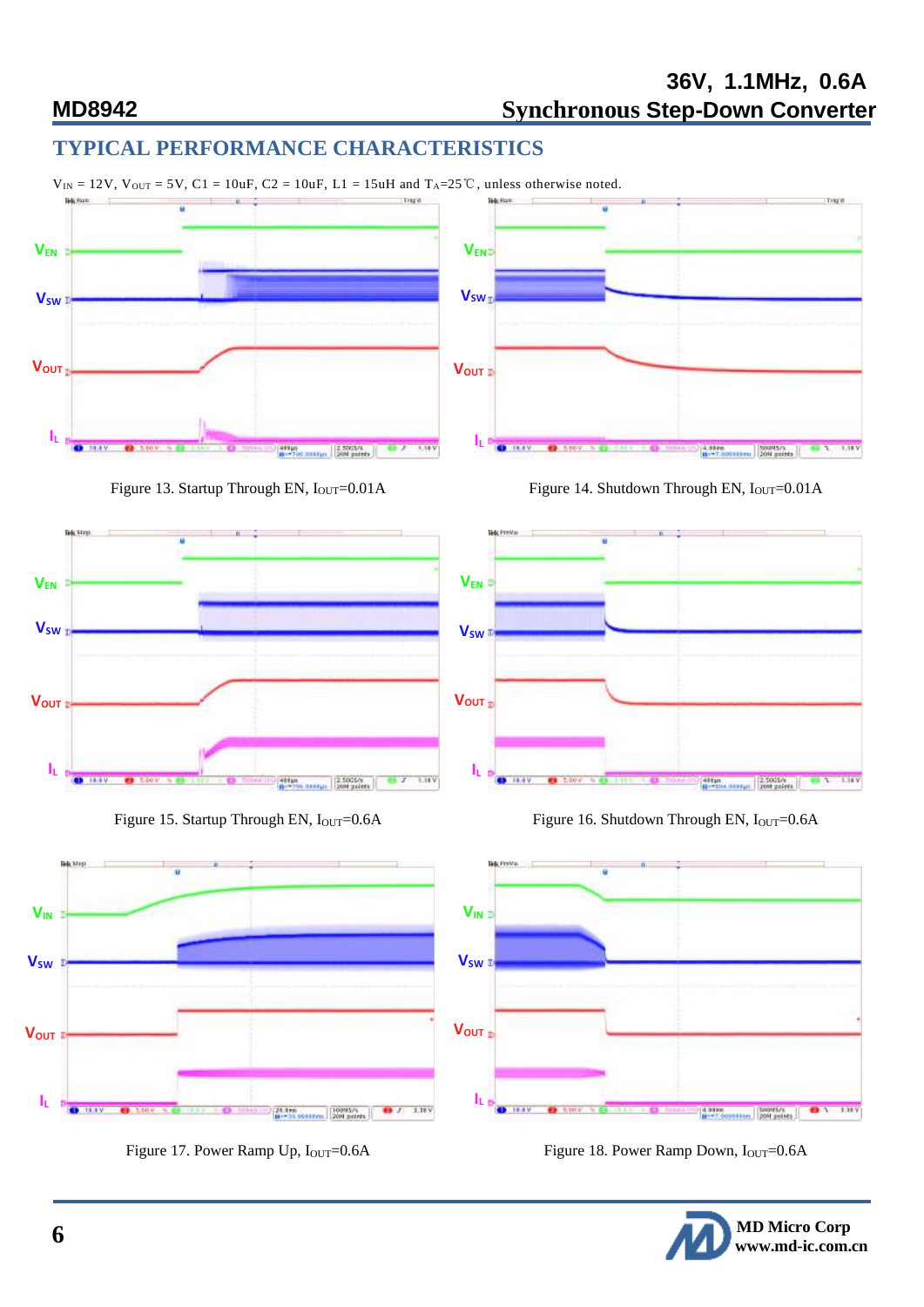# **TYPICAL PERFORMANCE CHARACTERISTICS**

 $V_{IN} = 12V$ ,  $V_{OUT} = 5V$ ,  $C1 = 10uF$ ,  $C2 = 10uF$ ,  $L1 = 15uH$  and  $T_A = 25^{\circ}C$ , unless otherwise noted.



Figure 19. Short Circuit Entry, I<sub>OUT</sub>=0A to Short Figure 20. Short Circuit Recovery, I<sub>OUT</sub>=Short to 0A

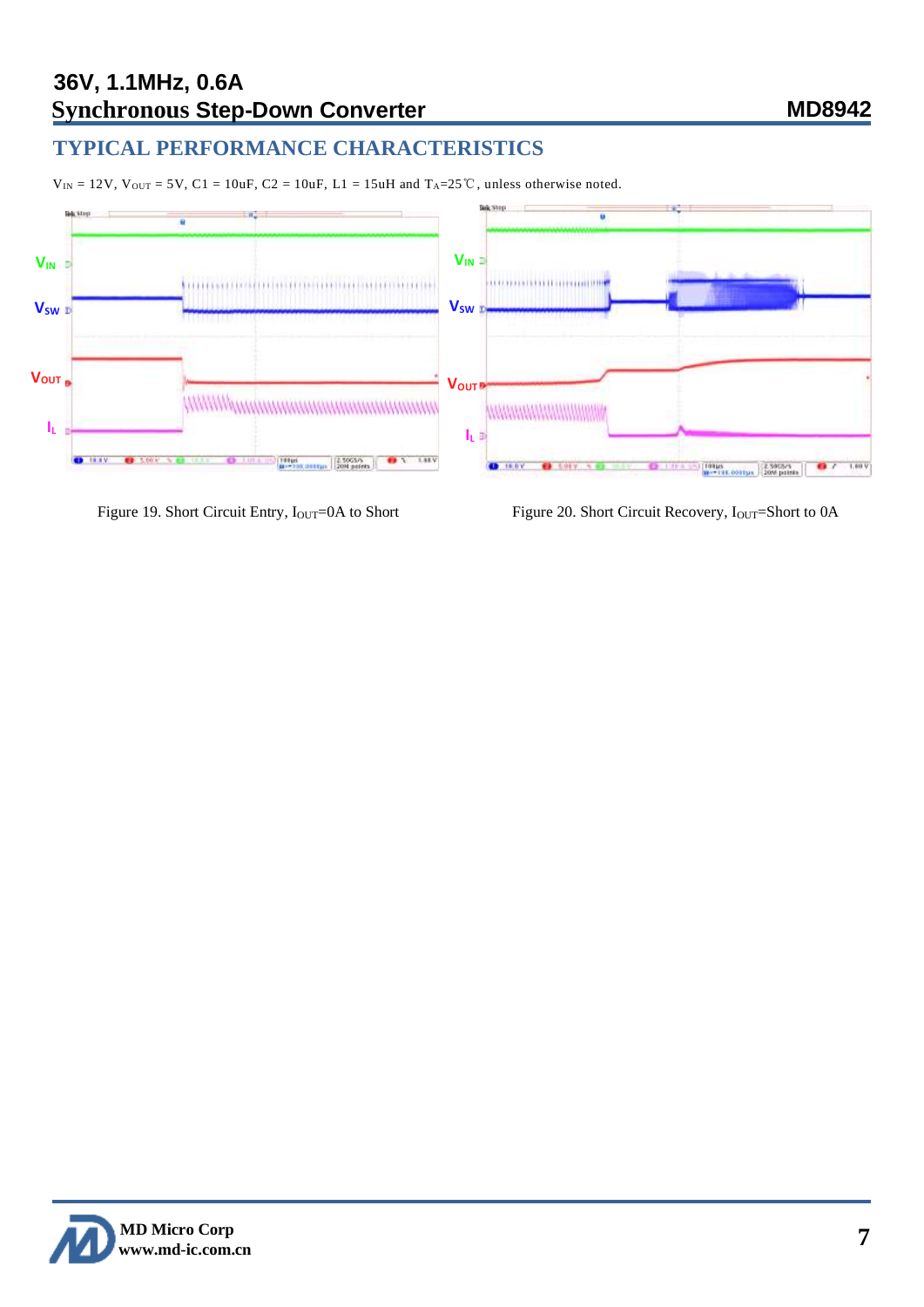## **FUNCTION BLOCK DIAGRAM**



Figure 21. Function Block Diagram

## **OPERATION**

The MD8942 is a 1.1MHz, synchronous, step-down switching regulator with integrated internal high-side and low-side high voltage power MOSFET. It provides internally compensated single 0.6A highly efficient output with current mode control. It features wide input voltage range, internal soft- start control, and precision current limit. Its very low operational quiescent current suits it for battery powered applications.

### **PWM Control**

At moderate to high output current, the MD8942 operates in a fixed frequency, peak current control mode to regulate the output voltage. A PWM cycle is initiated by the internal clock. The power MOSFET is turned on and remains on until its current reaches the value set by COMP voltage. When the power switch is off, it remains off for at least 50ns before the next cycle starts. If, in one PWM period, the current in the power MOSFET does not reach COMP set current value, the power MOSFET

remains on until that maximum duty cycle has reached.

### **Pulse Skipping Mode**

At light load condition, the MD8942 goes into pulse skipping mode to improve light load efficiency. Pulse skipping decision is based on its internal COMP voltage. If COMP is lower than the internal sleep threshold, a PAUSE command is generated to block the turn-on clock pulse so the power MOSFET is not commanded ON subsequently, saving gate driving and switching losses. This PAUSE command also puts the whole chip into sleep mode, consuming very low quiescent current to further improve the light load efficiency. When COMP voltage is higher than the sleep threshold, the PAUSE signal is reset so the chip is back into normal PWM operation. Every time when the PAUSE changes states from low to high, a turn-on signal is generated right away, turning on the power MOSFET.

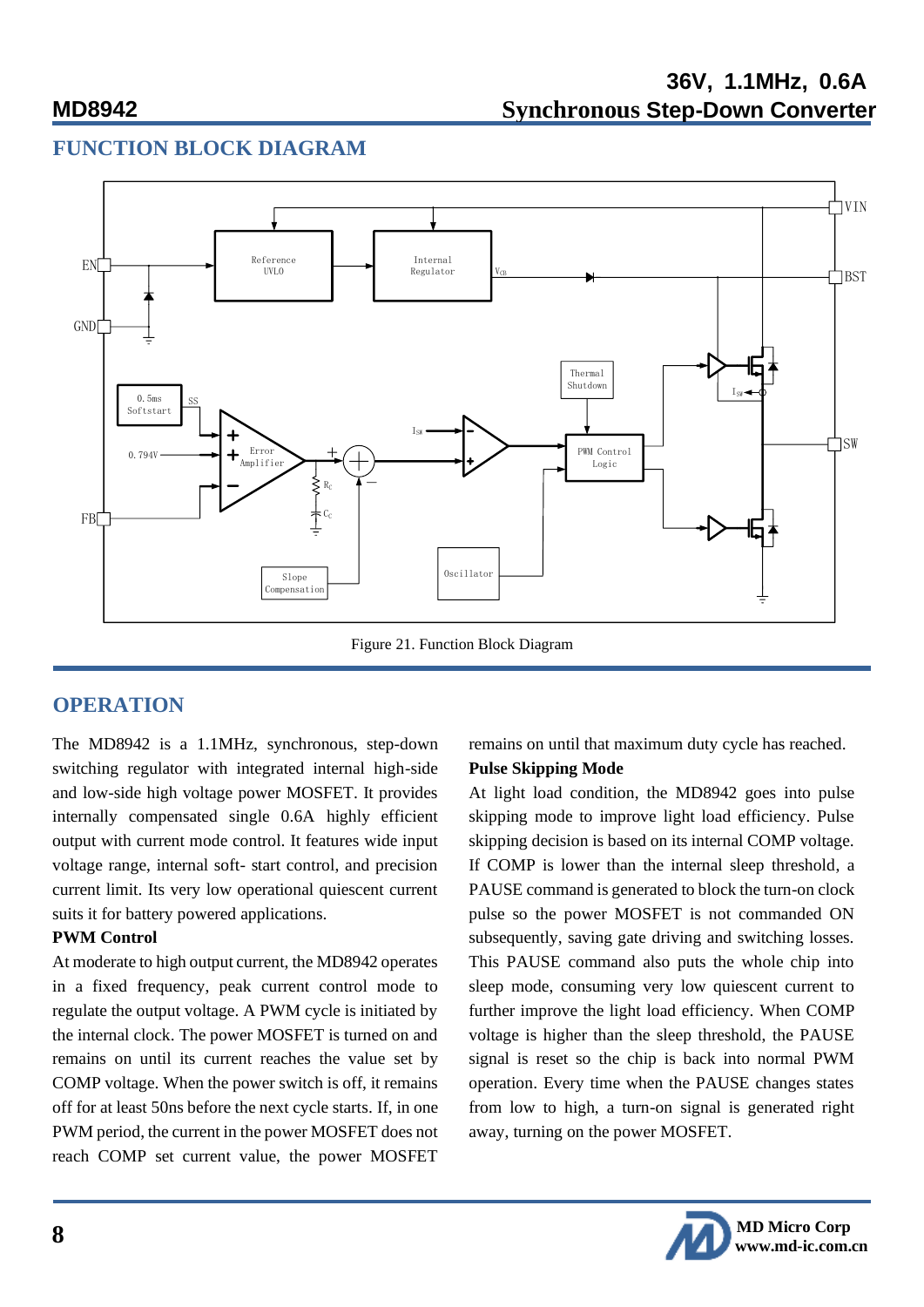#### **Error Amplifier**

The Error amplifier is composed of an internal OP-AMP with an R-C Compensation network connected between its output node (internal COMP node) and its GND node (GND). When FB is lower than its internal reference voltage (REF), the COMP output is then driven higher by the OP-AMP, causing higher switch peak current output hence more energy delivered to the output. Vise versus.

When connecting to the FB pin, normally there is a voltage divider composed of  $R_{UP}$  and  $R_{DN}$  where  $R_{DN}$  is between FB and GND while  $R_{UP}$  is between the voltage output node and FB.  $R_{UP}$  serves also to control the gain of the error amplifier along with the internal compensation R- C network.

#### **Internal Regulator**

Most of the internal circuitry is powered on by the 4V internal regulator. This regulator takes  $V_{\text{IN}}$  input and operates in the full  $V_{IN}$  range. When  $V_{IN}$  is greater than 4.5V, the output of the regulator is in full regulation. When  $V_{IN}$  is lower, the output degrades.

### **Enable Control**

The MD8942 has a dedicated enable control pin EN. With high enough  $V_{IN}$ , the chip can be enabled and disabled by EN pin. This is a HIGH effective logic. Its rising threshold is 1V typically and its trailing threshold is about 160mV lower. When floating, EN pin is internally pulled down to GND so the chip is disabled.

When EN is pulled down to 0V, the chip is put into the lowest shutdown current mode. When EN is higher than zero but lower than its rising threshold, the chip is still in shutdown mode but the shutdown current increases slightly.

Internally a zener diode is connected from EN pin to GND pin. The typical clamping voltage of the zener diode is 5V. So  $V_{\text{IN}}$  can be connected to EN through a high ohm resistor if the system doesn't have logic input acting as enable signal. The resistor needs to be designed to limit the EN pin sink current less than 100μA.

#### **Under Voltage Lockout (UVLO)**

 $V_{\text{IN}}$  Under voltage lockout (UVLO) is implemented to protect the chip from operating at insufficient supply voltage. The UVLO rising threshold is about 4.5V while its trailing threshold is about 200mV lower.

### **Internal Soft-start**

Reference type soft-start is implemented to prevent the converter output voltage from overshooting during startup. When the chip starts, the internal circuitry generates a soft-start voltage (SS) ramping up from 0V at a slow pace set by the soft-start time. When it is lower than the internal reference REF, SS overrides the REF so the error amplifier uses SS instead of REF as the reference. When SS is higher than REF, REF gains the control back.

A function is designed to accommodate the short-circuit recovery situation. When a short-circuit is removed, the SS ramps up as if it is a fresh soft-start process. This prevents output voltage overshoot.

### **Thermal Shutdown**

Thermal shutdown is implemented to prevent the chip from thermally running away. When the silicon die temperature is higher than its upper threshold, it shuts down the whole chip. When the temperature is lower than its lower threshold, thermal shutdown is gone so the chip is enabled again.

## **Floating Driver and Bootstrap Charging**

The floating power MOSFET driver is powered by an external bootstrap capacitor. This floating driver has its own UVLO protection. This UVLO's rising threshold is about 1.6V with a threshold of about 100mV. The bootstrap capacitor is charged to about 5V by the dedicated internal supply  $V_{CB}$ . When the voltage between SW and GND nodes is lower than its  $V_{CB}$ , a diode connected from  $V_{CB}$  to BST is turned on. The charging current path is from  $V_{IN}$ ,  $V_{CB}$ , BST and then to SW. External circuit should provide enough voltage headroom to facilitate the charging.

When the power MOSFET is ON,  $V_{IN}$  is about equal to SW so the bootstrap capacitor cannot be charged. When the external freewheeling diode is on,  $V_{IN}$  to SW difference is the largest so it is the best period to charge. When there is no current in the inductor, SW equals to the output voltage  $V_{\text{OUT}}$ , so the difference between  $V_{\text{CB}}$ and  $V_{\text{OUT}}$  can be used to charge the bootstrap capacitor.

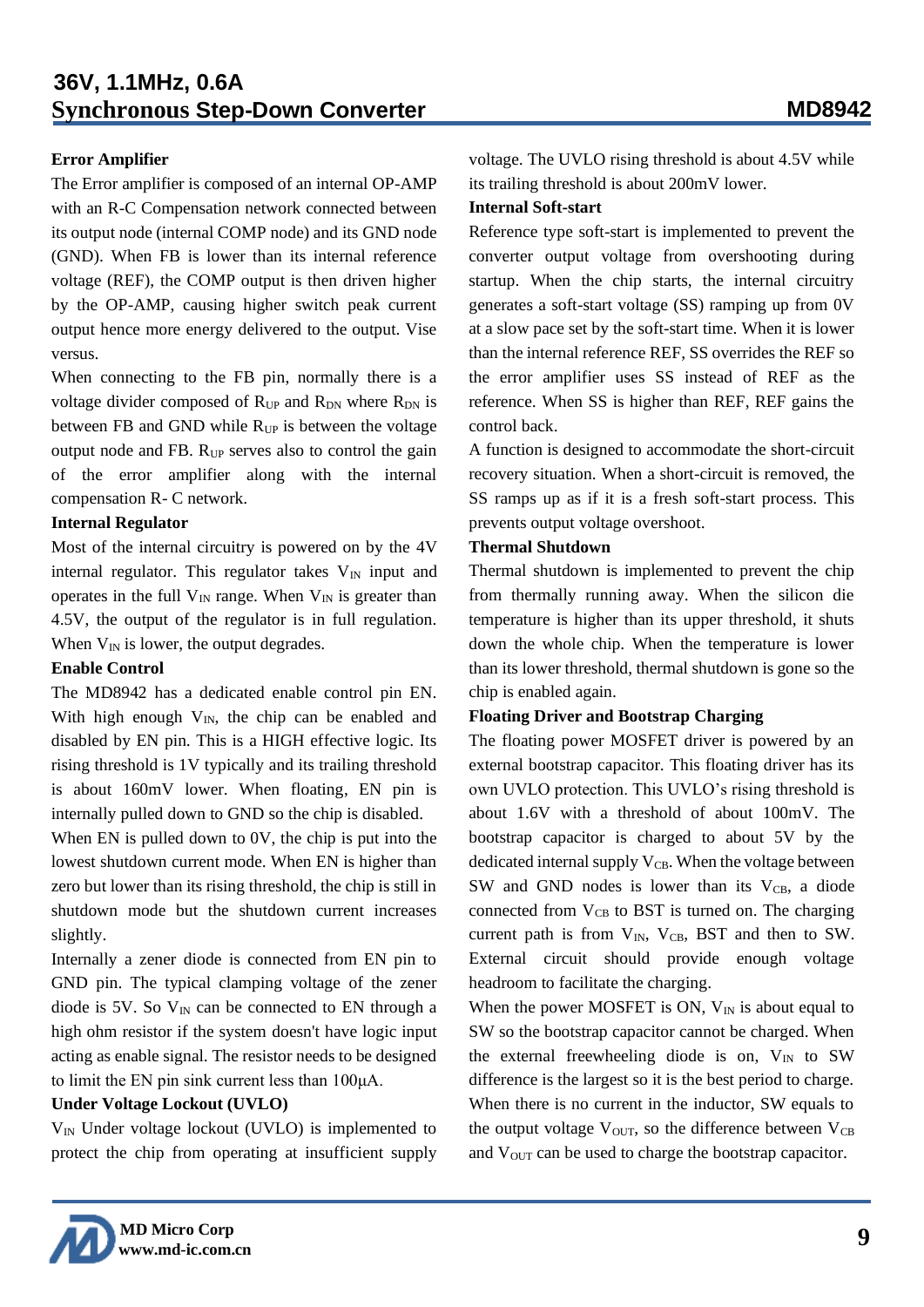At higher duty cycle operation condition, the time period available to the bootstrap charging is less so the bootstrap capacitor may not be charged sufficiently.

In case the external circuit has not sufficient voltage and time to charge the bootstrap capacitor, extra external circuitry can be used to ensure the bootstrap voltage in normal operation region.

The floating driver's UVLO is not communicated to the controller.

### **Current Comparator and Current Limit**

The high side power MOSFET current is accurately sensed via a current sense MOSFET. It is then fed to the high speed current comparator for the current mode control purpose. The current comparator takes this sensed current as one of its inputs. When the power MOSFET is turned on, the comparator is first blanked till the end of the turn- on transition to dodge the noise. Then, the comparator compares the power switch current with COMP voltage. When the sensed current is higher than COMP voltage, the comparator outputs low, turning off the power MOSFET. The maximum current of the internal power MOSFET is internally limited cycle by cycle.

### **Startup and Shutdown**

If both  $V_{IN}$  and EN are higher than their appropriate thresholds, the chip starts. The reference block starts first, generating stable reference voltage and currents and then the internal regulator is enabled. The regulator provides stable supply for the rest circuitries.

While the internal supply rail is up, an internal timer holds the power MOSFET OFF for about 16usec to blank the startup glitches. When the internal soft-start block is enabled, it first holds its SS output low to ensure the rest circuitries are ready and then slowly ramps up.

Three events shut down the chip: EN low,  $V_{IN}$  low, thermal shutdown. In the shutdown procedure, the signaling path is blocked first to avoid any fault triggering. COMP voltage and the internal supply rail are pulled down then. The floating driver is not subject to this shutdown command but its charging path is disabled.

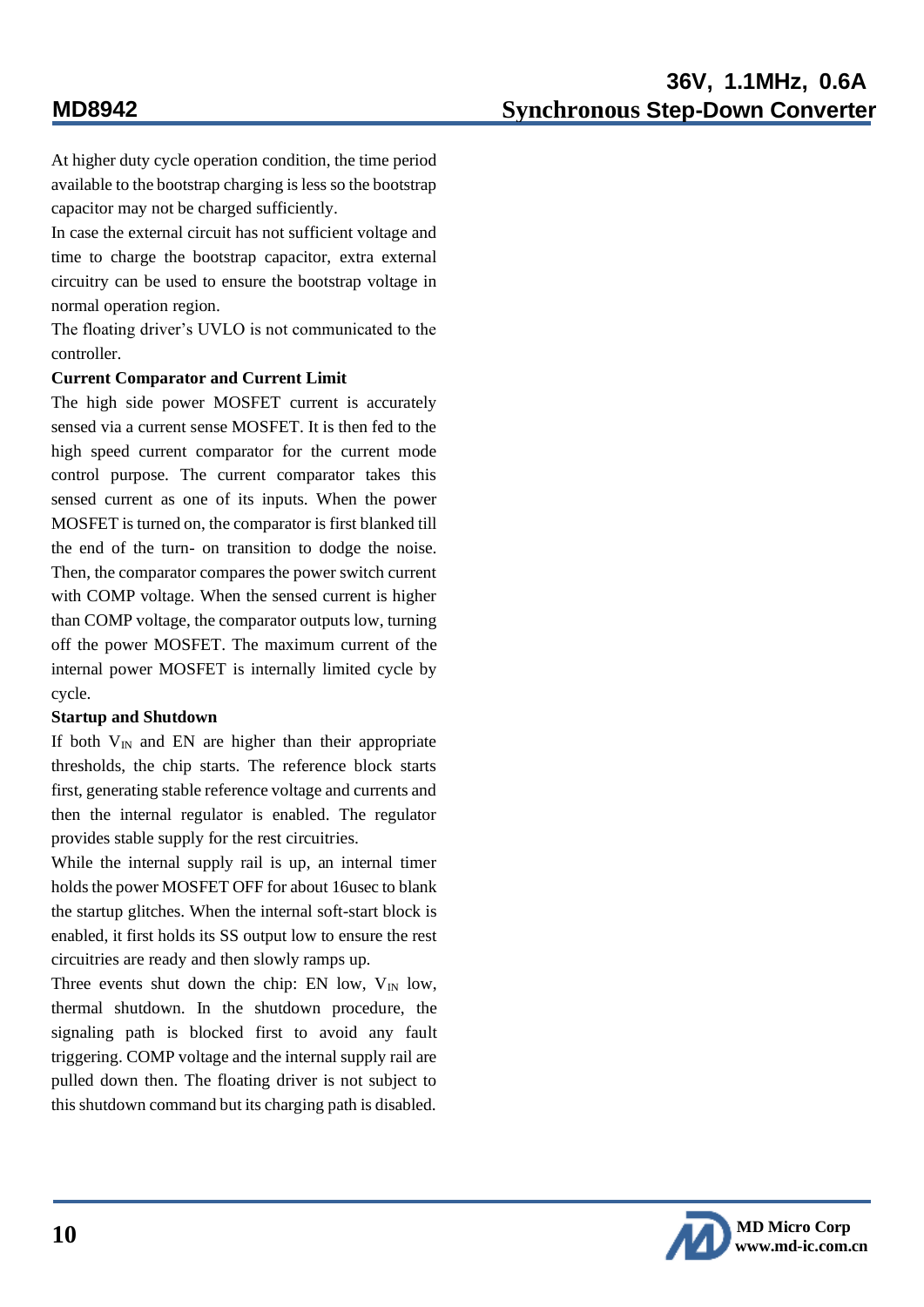## **APPLICATION INFORMATION COMPONENT SELECTION**

#### **Setting the Output Voltage**

The output voltage is set using a resistive voltage divider from the output voltage to FB pin. The voltage divider divides the output voltage down to the feedback voltage by the ratio:

$$
V_{FB} = V_{OUT} \frac{R1}{R1 + R2}
$$

Thus the output voltage is:

$$
V_{\text{OUT}} = V_{\text{FB}} \frac{R1 + R2}{R1}
$$

The feedback resistor R1 also sets the feedback loop bandwidth with the internal compensation capacitor.

Choose R2 around  $124k\Omega$  for optimal transient response. R1 is then given by:

$$
R1 = \frac{R2}{\frac{V_{OUT}}{0.8V} - 1}
$$

**Table 1– Resistor Selection vs. VOUT** 

| $V_{\text{OUT}}(V)$ | $R2$ (k $\Omega$ ) | $R1$ (k $\Omega$ ) |
|---------------------|--------------------|--------------------|
| 0.8                 | $124(1\%)$         | NS                 |
| 1.2                 | $124(1\%)$         | 249 (1%)           |
| 3.3                 | $124(1\%)$         | $40.2(1\%)$        |
|                     | $124(1\%)$         | 23.7 (1%)          |

#### **Inductor**

The inductor is required to supply constant current to the output load while being driven by the switched input voltage. A larger value inductor will result in less ripple current that will result in lower output ripple voltage. However, the larger value inductor will have a larger physical size, higher series resistance, and/or lower saturation current. Generally, a good rule for determining the inductance to use is to allow the peak-to-peak ripple current in the inductor to be approximately 30% of the maximum load current. Also, make sure that the peak inductor current is below the maximum switch current limit. The inductance value can be calculated by:

$$
L1 = \frac{V_{OUT}}{f_s \times \Delta I_L} \times \left(1 - \frac{V_{OUT}}{V_{IN}}\right)
$$

Where  $V_{\text{OUT}}$  is the output voltage,  $V_{\text{IN}}$  is the input voltage,  $f_S$  is the switching frequency, and  $\Delta I L$  is the peak-to-peak inductor ripple current.

#### **Output Capacitor**

The output capacitor (C2) is required to maintain the DC output voltage. Ceramic, tantalum, or low ESR electrolytic capacitors are recommended. Low ESR capacitors are preferred to keep the output voltage ripple low and high efficiency.

**Table 2 —Compensation Values for Typical Output Voltage/Capacitor Combinations**

| v onage/Capacitor Compinations |             |             |               |  |  |
|--------------------------------|-------------|-------------|---------------|--|--|
| VOUT(V)                        | $L1(\mu H)$ | $C2(\mu F)$ | $R1(k\Omega)$ |  |  |
| 3.3                            | $4.7 - 10$  | 10          | 40.2          |  |  |
|                                | $10 - 15$   | 10          | 23.7          |  |  |
| 12                             | 15-22       | 10          | 8.87          |  |  |

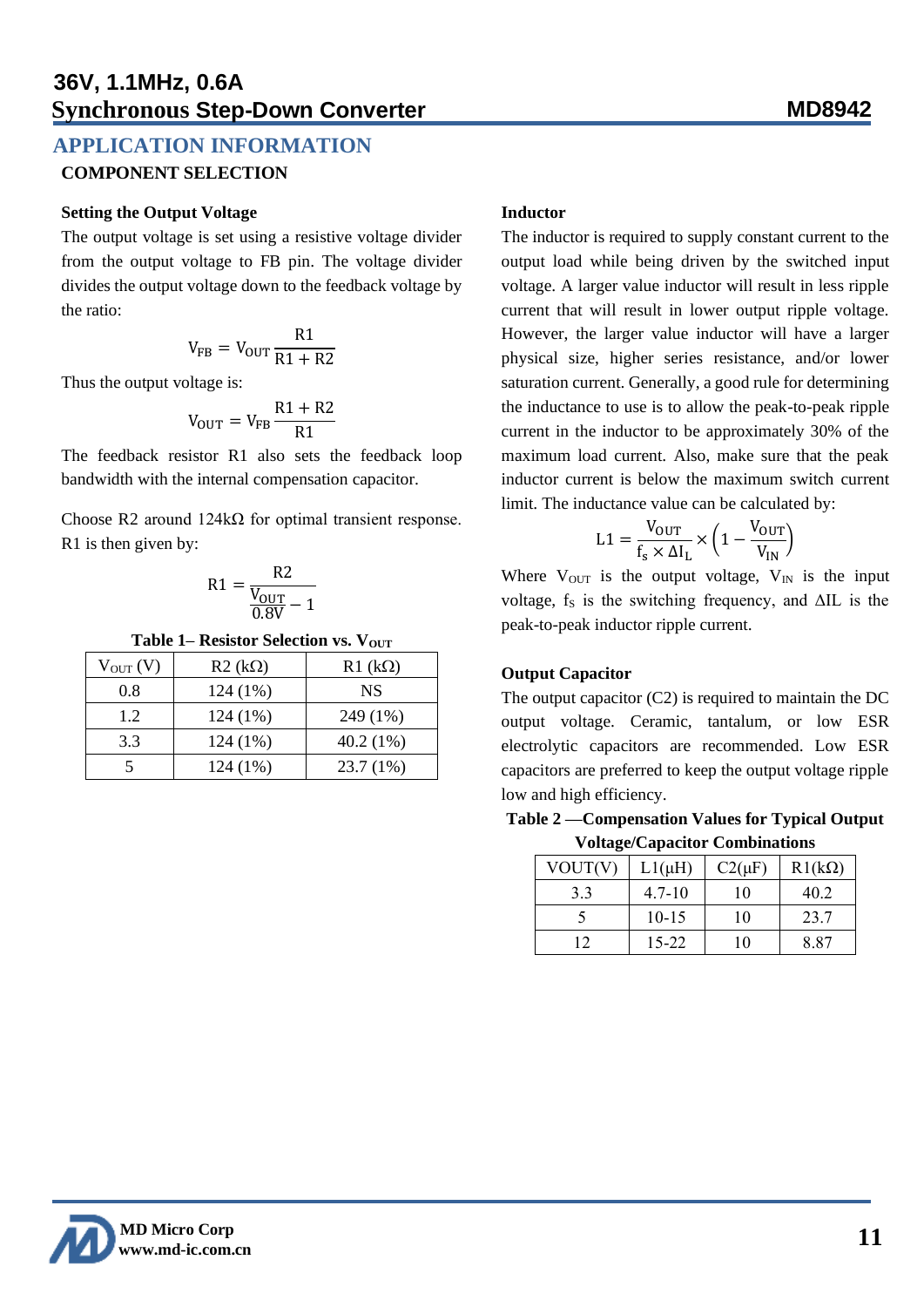## **Layout**

## **Layout Guideline**

Layout is a critical portion of good power supply design. The following guidelines will help users design a PCB with the best power conversion performance, thermal performance, and minimized generation of unwanted EMI.

1. The input bypass capacitor  $C_{\text{IN}}$  must be placed as close as possible to the  $V_{\text{IN}}$  and GND pins. Grounding for both the input and output capacitors should consist of localized top side planes that connect to the GND pin.

2. Minimize trace length to the FB pin net. Both feedback resistors, R1 and R2 should be located close to the FB pin. If V<sub>OUT</sub> accuracy at the load is important, make sure V<sub>OUT</sub> sense is made at the load. Route V<sub>OUT</sub> sense path away from noisy nodes and preferably through a layer on the other side of a shielded layer.

3. Use ground plane in one of the middle layers as noise shielding and heat dissipation path if possible.

4. Make  $V_{IN}$ ,  $V_{OUT}$  and ground bus connections as wide as possible. This reduces any voltage drops on the input or output paths of the converter and maximizes efficiency.

## **Layout Example**



Figure 22 Layout Example